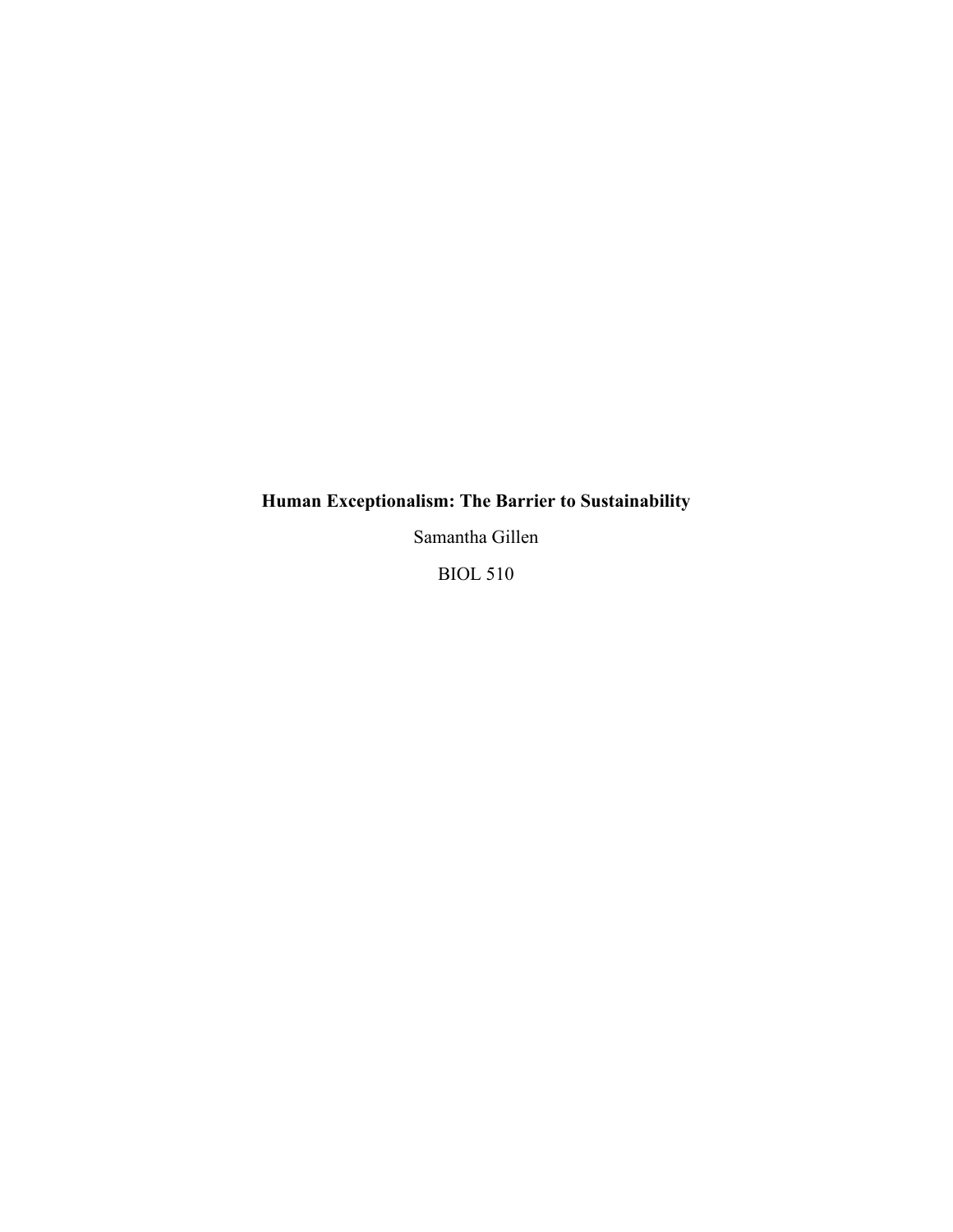## **Introduction**

How can it be that our accelerating environmental crisis is caused by a species that is a mere speck on the spatiotemporal scale of the cosmos? We live in an Anthropocene epoch that promotes the marginalization of non-human entities in pursuit of human satisfaction. The belief that humans are ontologically distinctive means we are unsympathetic to the consequences of activities like overconsumption, pollution, and deforestation. But the current environmental crisis now threatens humanity's very existence, so there is a need to care. Even with the implementation of recent climate change initiatives, the exploitation of natural resources is still at an all-time high, greatly attributed to the individual's continual need for more. Human progress can be defined as an inexhaustible process driven by the need for human well-being and satisfaction, which is ultimately unattainable (Coccia and Bellitto, 2018). In tandem, human exceptionalism threatens our ability to reach sustainability. Western thinking, built on individualistic ideologies, ignores our interconnectedness with non-human beings and encourages resource exploitation for personal gain. To come close to living sustainably, there needs to be a cultivation of interspecies ethics moving from anthropocentrism to biocentrism.

The western paradigm encompasses our anthropogenic worldview and is unsurprisingly rooted in colonialism. Grounded in dominance over the environment, the western paradigm threatens our ability to become sustainable and silences holistic knowledge. Indigenous ways of knowing assign equal personhood to all beings, initiating a cycle of reciprocity between people and the natural world (Mazzocchi 2006). Reciprocity is a gift economy, a relationship founded in gratitude, where the giver is simultaneously the receiver. Indigenous ways of knowing "understand that one life is dependent on the life of all" (Kimmerer 2013) and that interconnectedness with the natural world is a requirement for survival. Because of this, sustainable practices are an organic byproduct of Indigenous culture. But even with incorporating these elements, is modern society capable of overcoming the fallacy of human exceptionalism and shifting the paradigm in pursuit of sustainability? In this essay, I argue human exceptionalism prevents us from moving away from the current western paradigm and is the roadblock to sustainable living.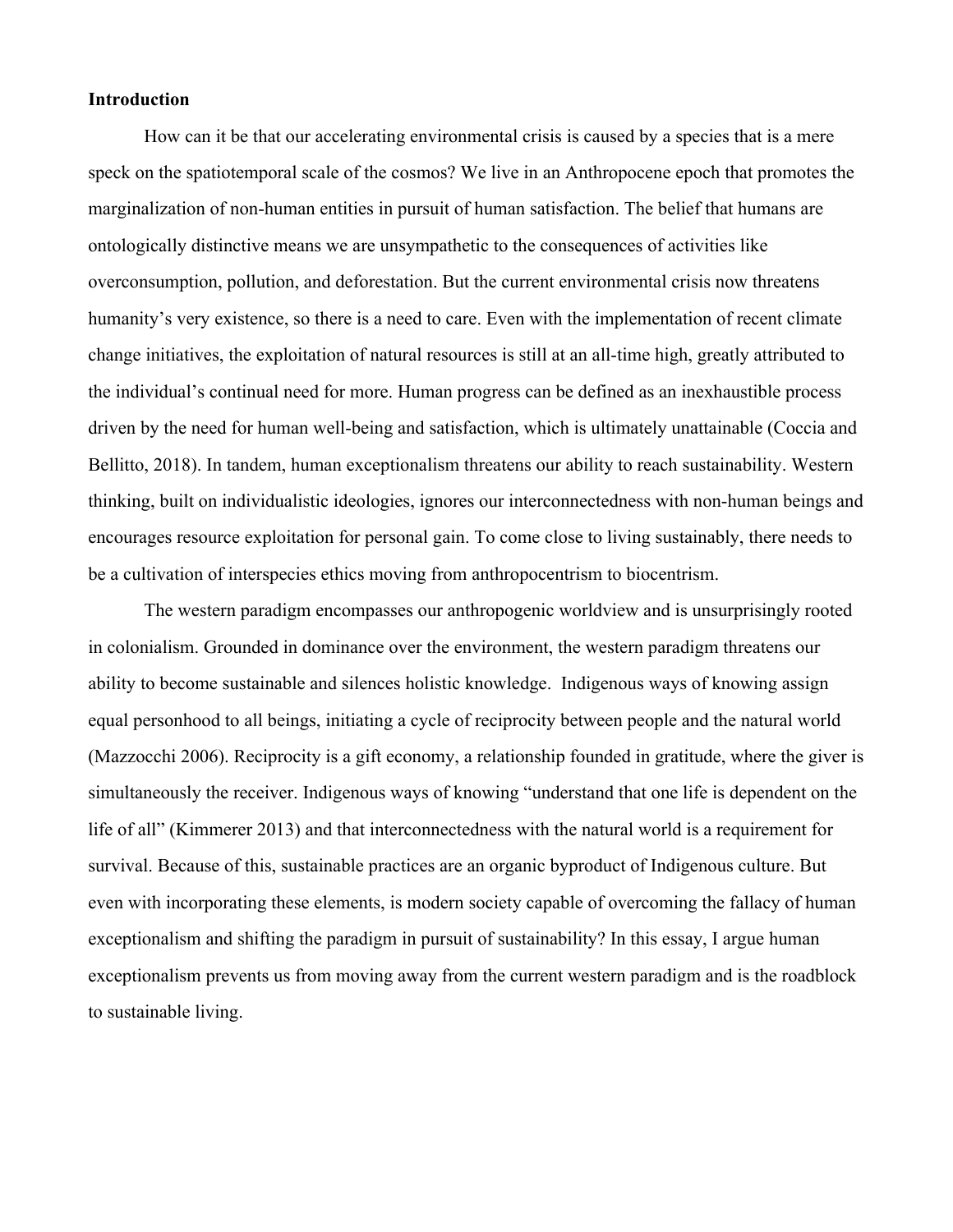## **Metaphysics and Human Exceptionalism**

## *Western Metaphysics*

The anthropocentric paradigm is a synthesis of western culture and thought. To understand how the current paradigm obstructs our ability to move towards sustainability, it is essential to establish the interaction between western metaphysics (in this context synonymous with ontology) and human exceptionalism. In a critical review, Srinivasan and Kasturirangan (2016) define human exceptionalism as "ontological claims about the uniqueness of human beings [which] are bound up with claims about the ethical superiority of humans over all other life-forms". By this measure, the goal of human exceptionalism is to "maint[ain] [the] ontological and ethical [divide] between humans being and all other life forms…" (Srinivasan & Kasturirangan 2016). In western metaphysics, separation of human from non-human dates back to Cartesian dualism, which proposes "animals, plants and nature were composed of mechanical matter, and God consisted of mind, whereas humans alone were a mixture of both" (Abram 2010). Descartes's declaration of "*I think therefore I am"* attributes human uniqueness to our ability for cognitive thinking, which proves our existence. Other western theologies argue the same, concluding humans are irreducible to nature and intrinsically different from any other non-human being. Carl Linnaeus' proclamation that there are no distinct physical characteristics between man and ape opposed earlier Cartesian metaphysics. Unsurprisingly though, the notion that human and apes were physically identical was unsettling to western culture and much of the eighteenth-century science was devoted to finding evidence of humanity's anatomical distinctness (Anderson and Perrin 2018). Definition of oneself as a distinct entity is a commonality throughout western theologies. As such, human exceptionalism is the basis of western metaphysics because it conceptualizes 'self' as individual uniqueness from all other beings, including other humans. If human exceptionalism is intrinsic to western metaphysics, how is it possible to dismantle this relationship to shift to a new paradigm? *Indigenous Metaphysics* 

Kimmerer (2013) suggests gratitude as a way to challenge the fallacy of human exceptionalism. Gratitude - acknowledging and thanking the natural world for what it provides, is fundamental to Indigenous metaphysics. Blackfoot metaphysics, as described by Leroy Little Bear, states when a society claims a territory, a culture arises from the relationship between the people and the land, and from this culture come values, customs, and paradigmatic traits (Little Bear, 2021). Indigenous thought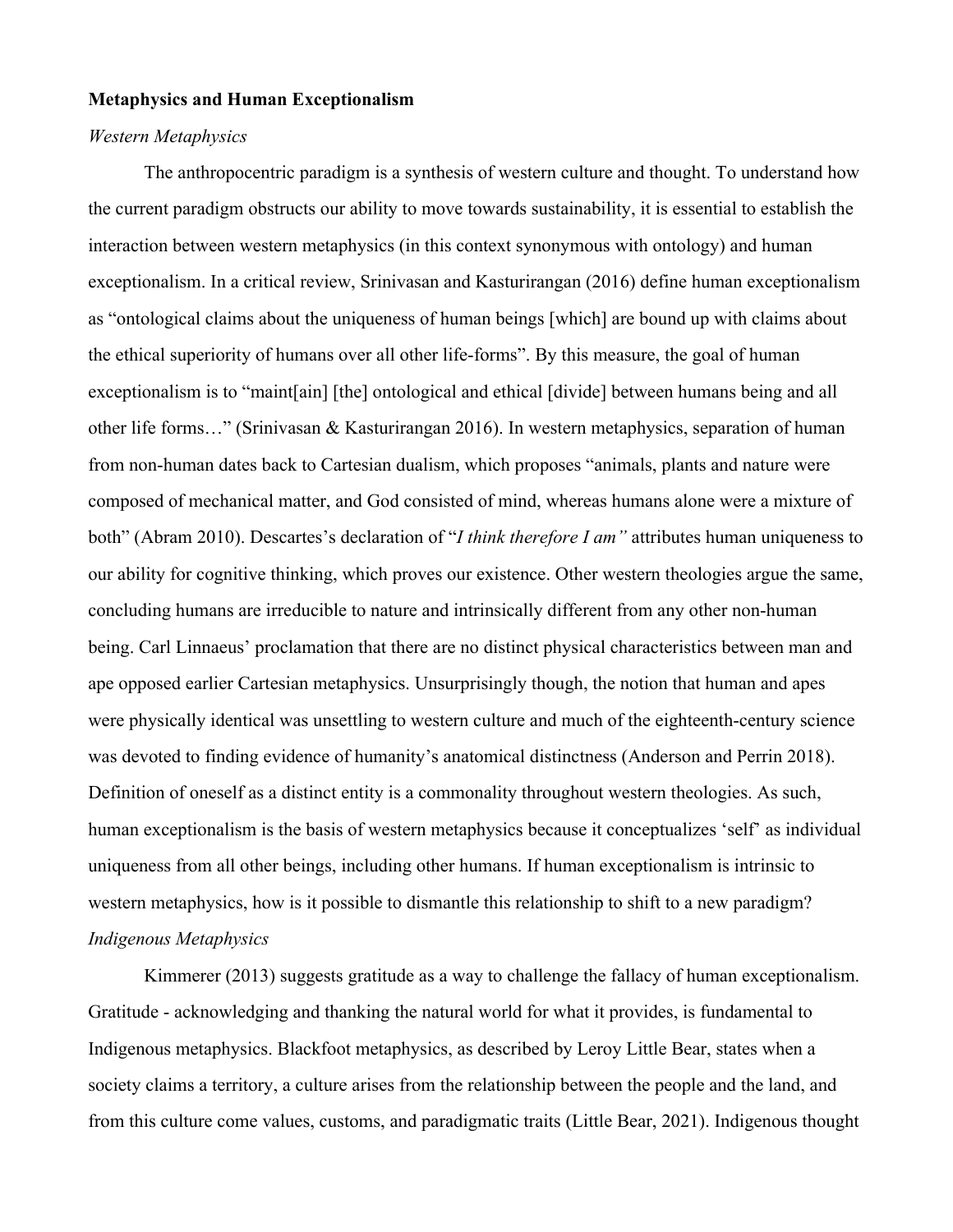describes the universe as constantly fluctuating with waves of energy (spirit) pulsating animacy through all things (Little Bear, 2021). The spirit binds all creation together, balancing the relationships between all beings to maintain cosmic order. Indigenous 'ways of knowing' do not value humans as being unique from non-human beings. Instead, Indigenous metaphysics is holistic and cultivates interspecies respect. In Haudenosaunee culture, reciting the Thanksgiving address reminds the individual of their responsibility to uphold mutual respect (reciprocity) with all things in the natural world (Kimmerer 2013). The definition of self as an intrinsic part of the natural world's intertwined web is the commonality throughout Indigenous theologies. Could the use of gratitude incite reciprocity with the land? If true, incorporating indigenous ways of knowing into sustainability practice may diminish (not eliminate) human exceptionalism, allowing the transition towards sustainability. Little Bear postulates that native science is rooted in sustainable practices because it recognizes that humanity exists under finite conditions that must be maintained (Little Bear, 2021). Therefore, human exceptionalism is the antithesis of Indigenous ontology because it fails to recognize how humans and the land are innately one.

## *Human exceptionalism in the Anthropocene*

Within our current Anthropocene epoch, human exceptionalism is magnified because of our capitalistic economy. Paradigms are conceptual frameworks used to define how the natural world should be viewed and how we exist in it. The industrial revolution initiated the shift in our current western paradigm, where success was marked by economic growth and technological advances. The introduction of mechanical machines increased production by making natural resources more accessible. The environment was seen as a source of free capital because its "gift is deemed to be free because we obtained it free of charge, at no cost" (Kimmerer 2013). Short term, there were no repercussions of our environmental exploitation feeding our belief in human superiority over the land. As the average salary rose, so did our human exceptionalism, and unsustainable practices became a social norm. It seems unlikely, given that the current time period is built on profiteering of both the environment and people, that anything can shift us away from these unsustainable practices. But even if human exceptionalism is intrinsic to the western paradigm, we have not always been in this environmental crisis. This mean that human exceptionalism, at one point, was able to co-exist with sustainability. Although this would have occurred in the pre-industrial era, before colonialism, it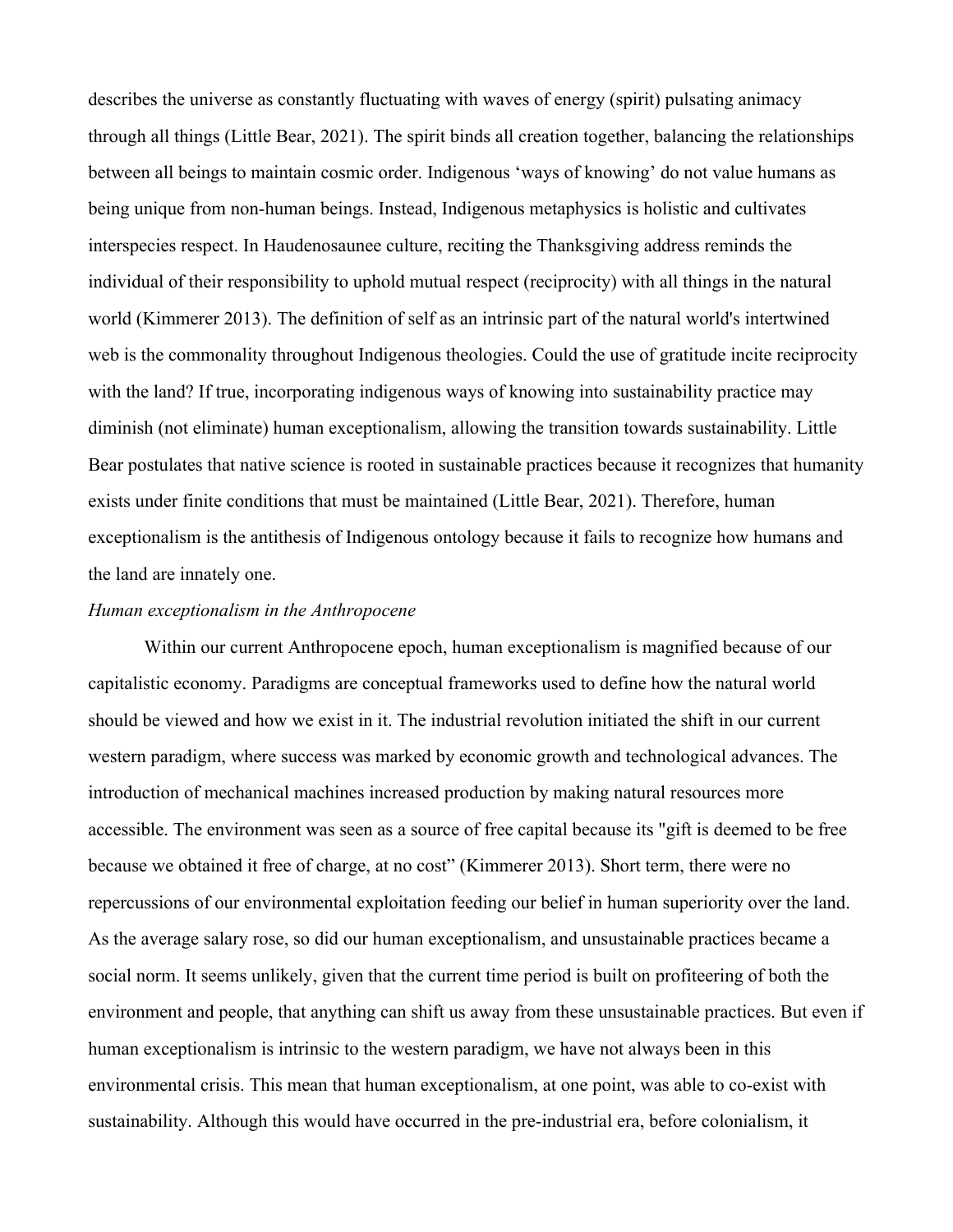nevertheless points out that other metaphysics have the capacity to subdue human exceptionalism. This provides hope that Indigenous ways of knowing may help in solving our sustainability crisis.

# **Indigenous Ways of Knowing and Sustainable Practices**

# *Personhood*

The lineage of our current anthropocentric worldview can be traced back to western dualism. The dichotomy of humans and non-humans is rooted in binary thought, and categorizes beings as animate or inanimate. In western science, inanimate beings can be described as non-living objects who lack conscious thought (Van der Heijden 2021). As rational agents, a western construct that defines oneself based on empirical knowledge rather than emotion or religion, we cannot empathize with inanimate objects (Van der Heijden 2021). Therefore, the view of the land as lifeless means its mistreatment has no moral or ethical consequences. To move towards sustainability, the land must be viewed as something we live for, not an object we live off. Kimmerer suggests that language can be used as a "mirror for seeing the animacy of the world, the life that pulses through all things." (Kimmerer 2013). Personifying animals, plants, and the land with human characteristics creates a space for dialogue between humans and the natural world. The land as an emotional being, capable of feeling, thinking, and knowing, makes it hard for human exceptionalism to justify its exploitation. However, "English", Kimmerer remarks, "does not give us any tools for incorporating respect for animacy." (Kimmerer 2013). The binary structure of the English language categorizes non-humans as "*it*" and humans as *"she"*, *"he"*, or *"they"* and makes interchange of these pronouns grammatically incorrect. Kimmerer (2013) remarks "Saying *it* makes the land into 'natural resources'" and reinforces the view of the environment as an object. It is unrealistic to expect English speakers to address everything using personal pronouns, but their use in sustainability initiatives subliminally influences people's view of the natural world. For example, the fifteenth sustainable development goal could read, "Protect, restore and promote sustainable use of terrestrial ecosystems by sustainably managing *their* forests, combating her desertification, and halting and reversing her land degradation and biodiversity loss." (Sustainable Development Goals 2016).

*Gratitude and Reciprocity*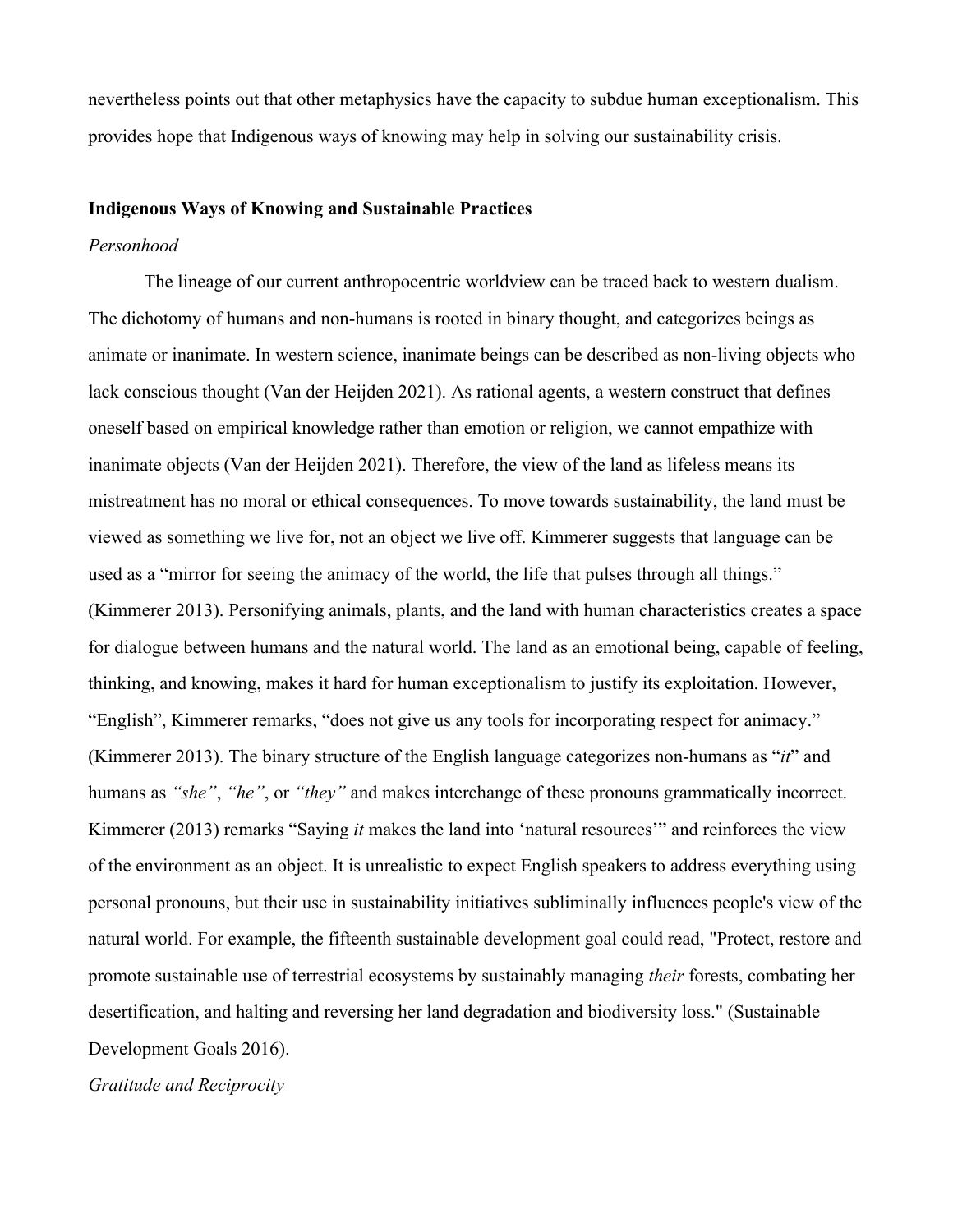Even if sustainability initiatives successfully promote personification of the natural world, it is unlikely that this alone will shift us away from the current western paradigm. Self-gratification, or anything that satisfies the individual, is amplified by human exceptionalism and our capitalist economy. We are superior, we want wealth, and we will satisfy our wants. The Anishinaabe story of the Windigo depicts a human whose hunger creates a cannibalistic monster (Kimmerer 2013). Kimmerer (2013) describes the Windigo as "the name for that within us which cares more for its own survival than for anything else". Indigenous ways of knowing would argue that the pursuit of human process has "overpowered [our] self-control to the point where satisfaction is no longer possible" (Kimmerer 2013). Human exceptionalism ignores the natural limits of the Earth because economic growth satisfies the self and maintains quality of life (Kimmerer 2013). Before the environmental crisis affected us, self-gratification was intertwined with policy because it meant economic growth.

However, Indigenous ways of knowing suggest that gratitude as a mechanism for the dissolution of human exceptionalism is possible. Gratitude reminds us "not just to take only what we need, but to take only that which is given" (Kimmerer 2013). Personification engages humans in a conversation with the natural world, and gratitude nurtures this into a reciprocal relationship. Human exceptionalism puts no limits to where human progress will end, but Kimmerer suggests that "gratitude cultivates an ethic of fullness". What if the fourteenth sustainable development goal was to read "We thank the oceans and seas for *their* marine resources and promise to conserve and sustain their gifts." As of now, our sustainability initiatives only ask the question 'What can be done to stop this environmental crisis?', and leave out 'Why are we in this environmental crisis?'. Therefore, the addition of gratitude could be what is needed to move us towards sustainable practices.

# **Conclusion**

The goal of my essay was to examine the relationship between human exceptionalism and the current western paradigm, how this relationship is a barrier to sustainable living, and if adding Indigenous ways of knowing to sustainability initiatives can move us towards sustainability. I conclude that Indigenous ways of knowing cannot eliminate our human exceptionalism, but they can diminish it. Incorporation of its values into sustainability initiatives portrays the natural world as a community of living beings and reminds us what *they* provide us. Use of Indigenous ways of knowing in